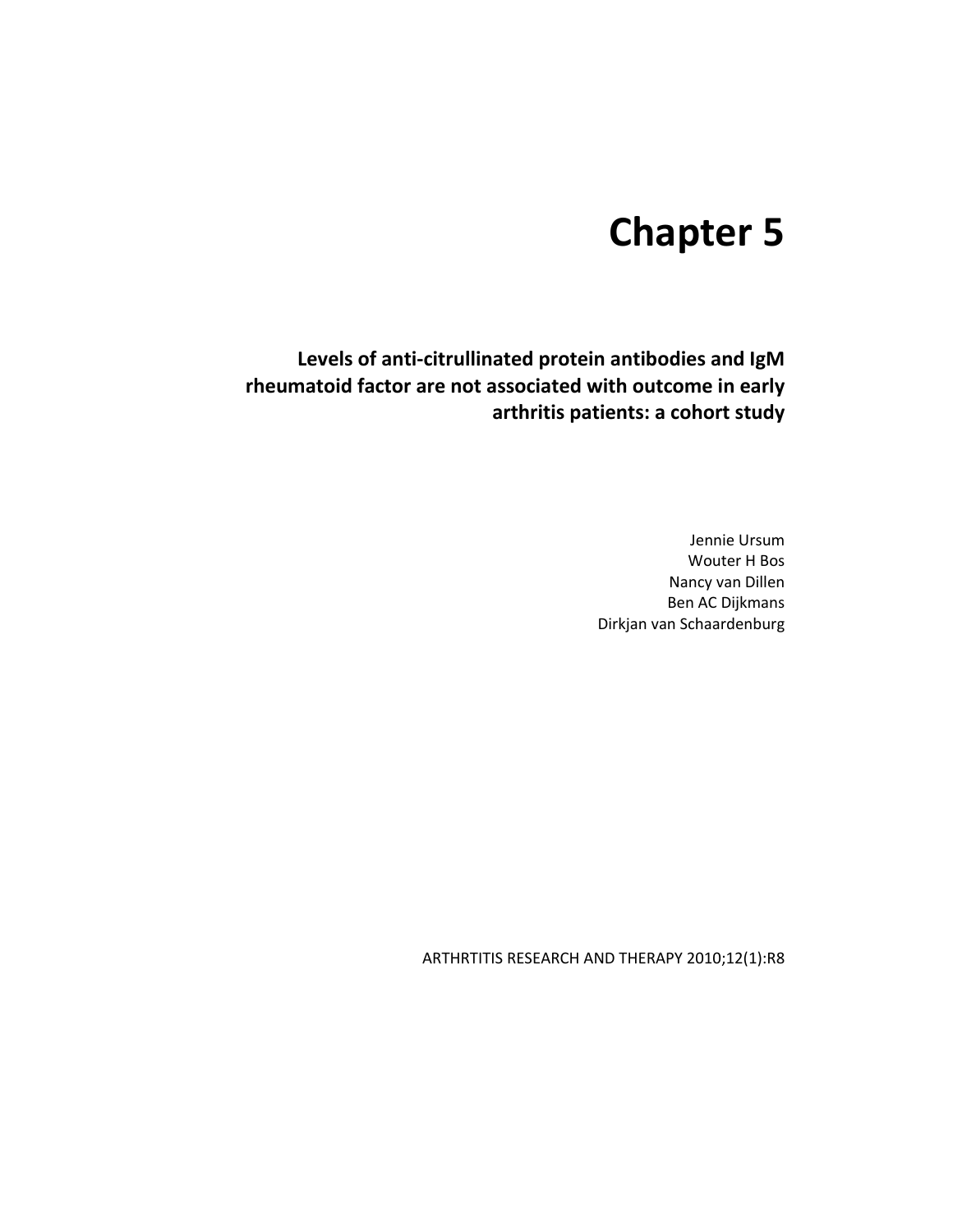# **Abstract**

**Introduction**. To investigate whether baseline levels of anti-citrullinated protein antibody (ACPA) or IgM rheumatoid factor (IgM-RF) and changes in the year thereafter are associated with disease activity, functional and radiographic outcome in early arthritis patients, and provide additional information over baseline autoantibody status.

**Methods**. In 545 early arthritis patients ACPA and IgM-RF levels, disease activity (DAS28), the Health Assessment Questionnaire (HAQ) and Sharp/Van der Heijde Score (SHS) were assessed annually. Baseline status, levels and first-year changes of the autoantibodies were associated with these measures at the two-year follow-up and sub-analysed according to autoantibody status.

**Results**. The mean age was 52.7 years, 69% was female, at baseline 56% was ACPA positive, 47% IgM-RF positive. At the two-year follow-up the mean DAS28 was 2.88, and the median HAQ and SHS were 0.38 and 1, respectively. At one year, ACPA and IgM-RF levels had decreased by 31% and 56%, respectively. A switch from negative to positive occurred in 2% for ACPA and 3% for IgM-RF. Positive ACPA and RF status were both associated with SHS at two years (P<0.001), but baseline levels only showed a minor correlation of ACPA with DAS28 and HAQ at two years. Level changes were not associated with the outcome parameters.

**Conclusions.** Baseline levels and first-year changes of ACPA and IgM-RF are hardly associated with outcome after two years. Seroconversion seldom occurs. Therefore, it does not appear useful to repeat ACPA or IgM-RF measurements.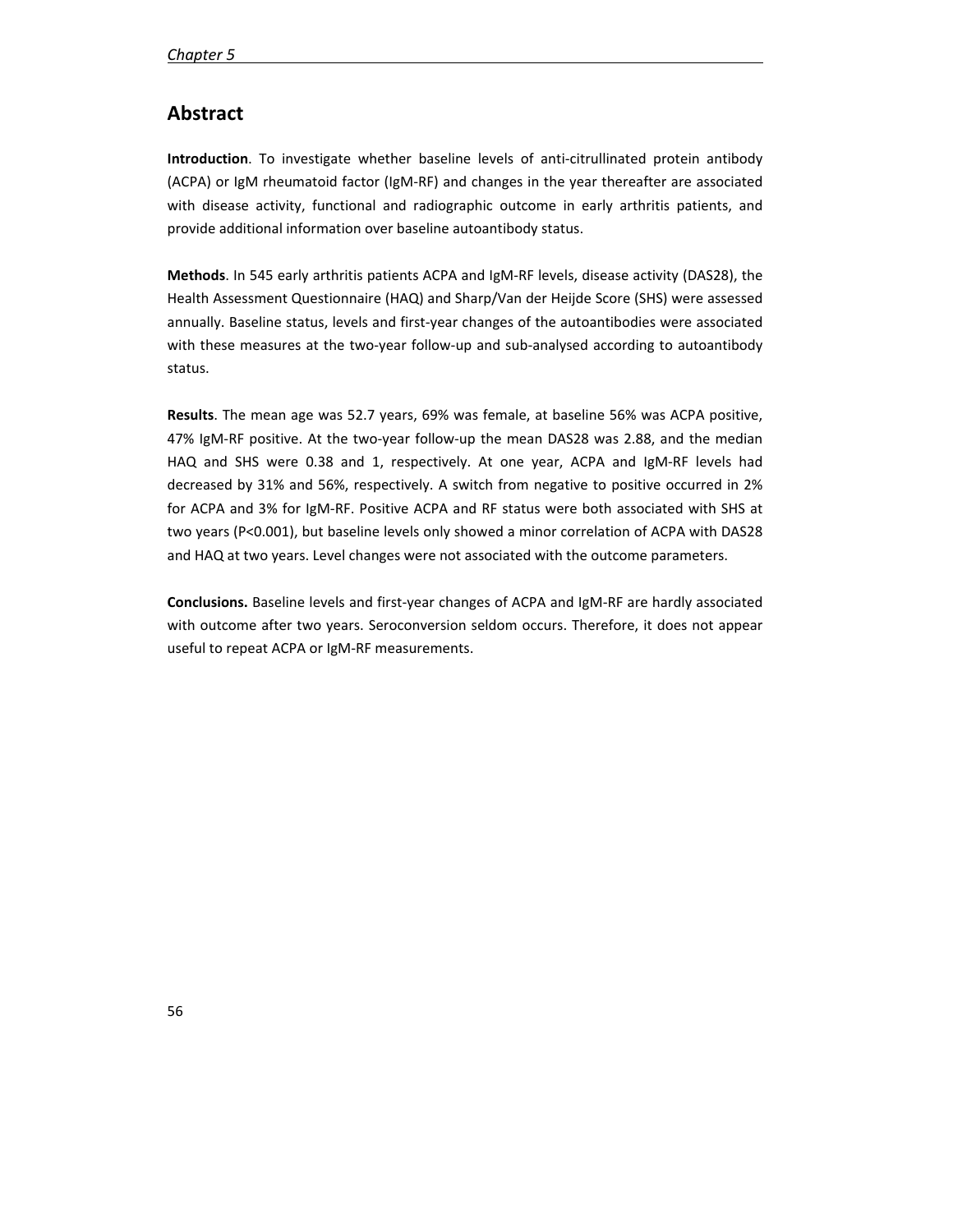# **Introduction**

RA is often accompanied by autoimmune phenomena, notably anti-citrullinated protein antibodies (ACPA) and rheumatoid factor (RF). Although ACPA positive RA cannot be distinguished from ACPA negative RA at first presentation, $1/2$  several studies have demonstrated that the presence of ACPA is prognostic for disease severity, radiographic erosions, as well as development of rheumatoid arthritis in synovitis of recent onset.<sup>1,3-8</sup> Recently, higher ACPA levels have been found in patients who developed RA compared to those who did not develop RA $^{9}$ . Most studies assessed the predictive value of the presence of ACPA.<sup>3,8,10-15</sup> However, it is as yet less clear whether high levels of ACPA predict poorer outcome.16-20 In a prospective study of 104 early RA patients, higher baseline ACPA levels were associated with erosive disease after two years.<sup>20</sup> Another study of 99 early RA patients reported a small, nearly significant correlation between baseline serum ACPA levels and radiographic progression after five years.<sup>18</sup> A third study of 238 early RA patients found a higher radiographic progression rate after 10 years of high-positive ACPA versus low-positive ACPA patient groups.<sup>19</sup> Two studies assessed levels of ACPA in patients with longstanding RA. One of these reported a weak association (in 180 patients) between ACPA levels and radiographic progression rate.<sup>16</sup> The other was a cross-sectional study of 241 RA patients with a mean disease duration of 8.6 years, in which mean ACPA levels were similar in patients with or without erosions.<sup>17</sup>

RF, mostly measured as IgM-RF, is still widely used as a serological marker for the diagnosis of RA, although it is also frequently observed in other inflammatory diseases<sup>21</sup> and in healthy elderly persons<sup>22</sup> suggesting that RF can be a consequence of nonspecific immune activation. Its presence is a prognostic marker of disease activity and erosive disease.<sup>10,20</sup> Higher IgM-RF levels have been associated with a higher risk for the development of RA.<sup>23</sup> IgM-RF levels also seem to be associated with future radiographic damage: in three studies, in which 78-149 early RA patients participated, a correlation was found between baseline IgM-RF levels and radiographic damage after two to three years.<sup>20,24,25</sup>

Reports on ACPA or IgM-RF levels and outcome in early arthritis are therefore still few and to our knowledge no data are available on changes in levels of ACPA or IgM-RF as a predictor of disease outcome. Changes in autoantibody levels could possibly serve as markers of response to therapy and thus be related to outcome. Therefore, we investigated whether baseline status or levels of ACPA or IgM-RF and their changes in the year thereafter are associated with disease activity, functional and radiographic outcome in a large group of early arthritis patients, and whether analysis of levels provides additional information over baseline antibody status.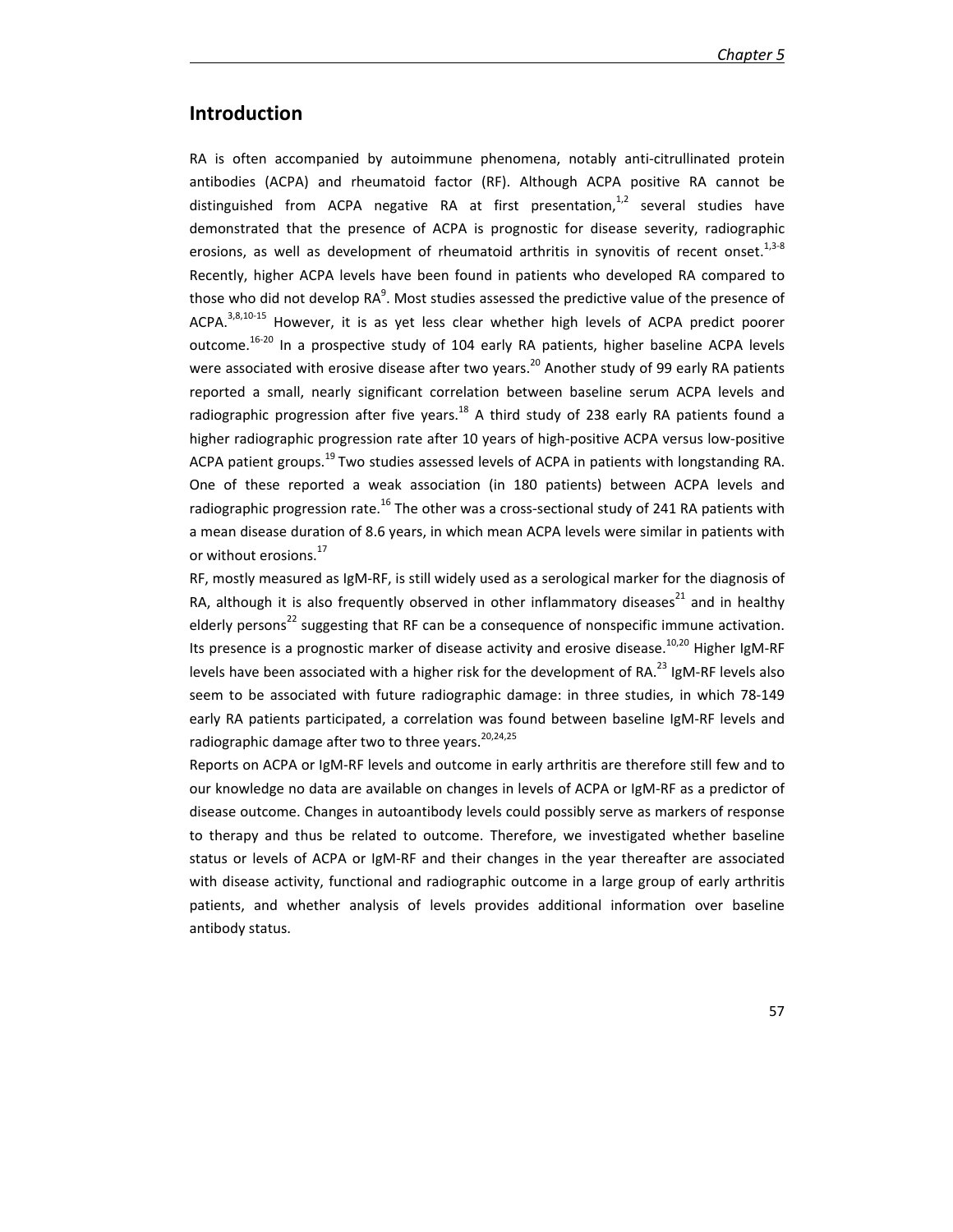# **Patients and methods**

The early arthritis cohort at the Jan van Breemen Institute, a large rheumatology clinic in Amsterdam, has been described previously.<sup>26</sup> The cohort consists of patients aged >18 years with peripheral arthritis of two or more joints and a symptom duration of less than three years, who were referred from 1995 onwards. Patients who were previously treated with a disease modifying anti-rheumatic drug (DMARD) and those with spondylarthropathy, reactive arthritis, crystal induced arthropathy, systemic lupus erythematosus, Sjögren's syndrome, or osteoarthritis were excluded. The study was approved by the local medical ethics committee and all patients gave written informed consent to be included in the study. For the present analysis, all patients with available ACPA and IgM-RF data at baseline and after one year, and available outcome measures at two-year follow-up were included.

Antibody measurements. ACPA levels were measured as anti-cyclic citrullinated peptide antibodies (second generation anti-CCP ELISA, Axis Shield, Dundee, United Kingdom). The anti-CCP test was performed according to the instructions of the manufacturer with a cut-off level for positivity set at 5 Arbitrary Units/ml (AU). The day to day variation (CV) was 7.4 % (n=98). Anti-CCP levels in sera reaching 1,000 arbitrary units (AU) were not further diluted. IgM-RF was measured by in-house ELISA as described previously.<sup>27</sup> The cut-off level for IgM-RF antibody positivity is set at 30 IU determined on the basis of ROC curves described previously.<sup>27</sup>

## **Outcome measures**

Disease activity was assessed with the Disease Activity Score in 28 joints (DAS28).<sup>28</sup> Functional status was measured by the validated Dutch version of the Health Assessment Questionnaire  $(HAO)<sup>29</sup>$  Radiographic damage was assessed with the Sharp/Van der Heijde Score (SHS) by one experienced rheumatologist, who was blinded to the other variables. Two rheumatologists, with an intraclass correlation coefficient of 0.95, each performed part of the scoring.

#### **Analysis**

The baseline characteristics: age, sex, symptom duration, percentage of patients who fulfilled the ACR criteria for RA and the percentage IgM-RF and ACPA positivity were compared between those included ( $n = 545$ ) and excluded ( $n = 1309$ ). The change in ACPA level was calculated as an absolute change and as a relative change compared to baseline. Outcome measures at the two-year follow-up were DAS28, HAQ and SHS, all used as continuous variables.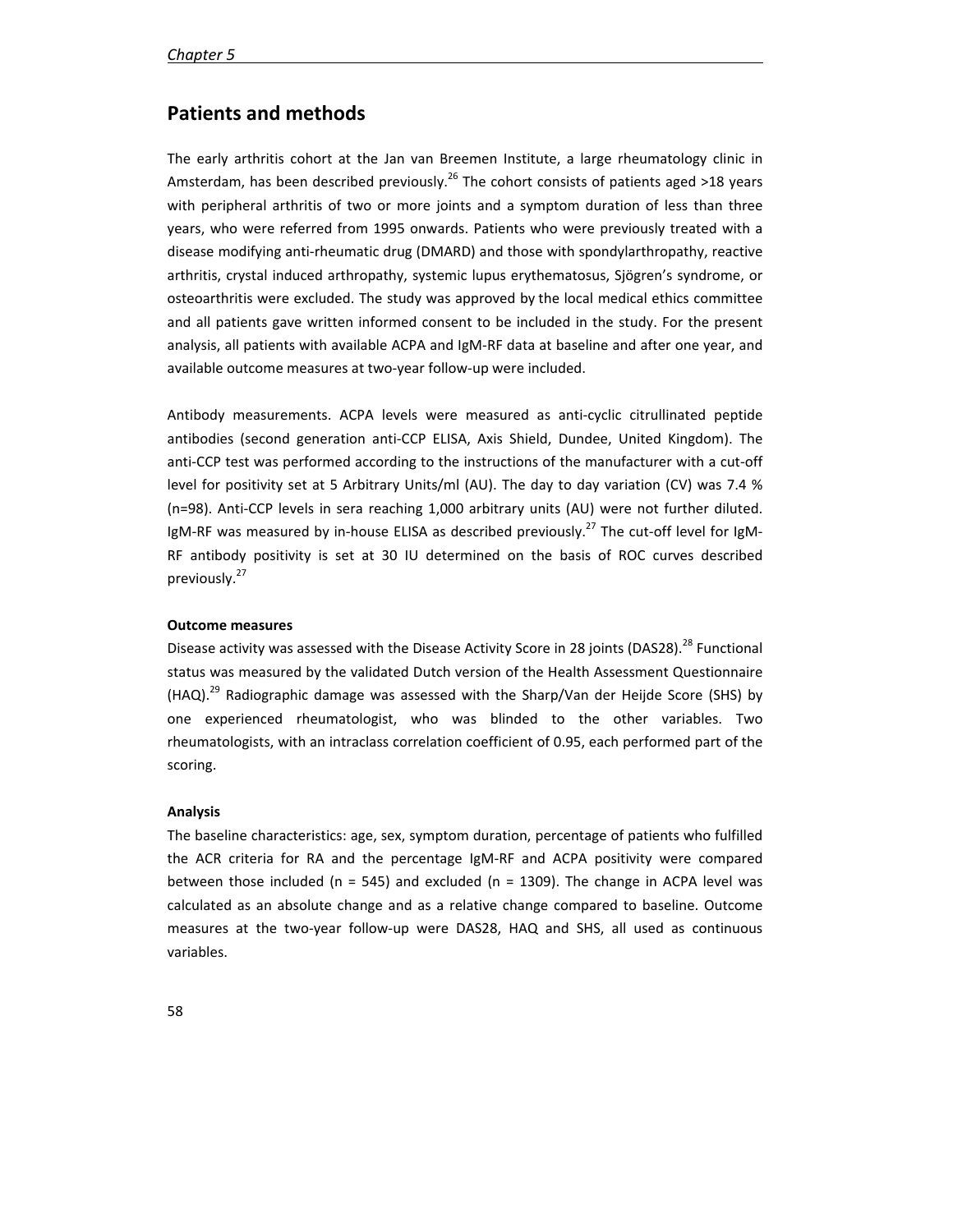Differences between groups with positive or negative autoantibody status were tested using Mann-Whitney u test or the chi-square test. Correlations were determined by Pearson rho or Spearman rho as appropriate. Partial correlations were used to correct for baseline values. For an association between change in ACPA level and dichotomous variables, logistic regression analysis was used. Subanalyses were performed for positive and negative autoantibody status at baseline. All analyses were performed using SPSS version 16.0 (SPSS Institute Inc., Cary, NC, USA).

# **Results**

### **Patient characteristics**

545 patients were included, with a mean age of 53 years, 69% was female. Sixty-three percent fulfilled the ACR criteria for RA at baseline or after one year. At baseline, 56% was ACPA positive and 47% was IgM-RF positive. At the two-year follow-up the mean (SD) DAS28 was 2.88 (1.27), the median (IQR) HAQ was 0.38 (0-0.8) and the median (IQR) SHS was 1 (0-6). At two years the median (IQR) number of DMARD used was 2 (1-3), 27% of the patients had used hydroxychloroquine, 39% sulphasalazine, 80% methotrexate and 25% prednisone, sometimes in combinations, while 2% had not used any DMARD.

#### **Autoantibodies: change in status and levels between baseline and one year**

After one year median ACPA levels had decreased significantly to 78% ( $p < 0.001$ ) of the baseline levels. Higher baseline levels were correlated with a larger absolute change in the first year ( $r = -0.44$ ,  $p < 0.001$ ), but barely with the relative change ( $r = -0.09$ ,  $p = 0.04$ ). The decrease was mainly caused by ACPA positive patients; in this subgroup the median (IQR) ACPA level decreased significantly, equalling 69% (40-114%) of the baseline value (table 1). Of the ACPA positive patients at baseline, 4% became negative for ACPA after one year. In ACPA negative patients at baseline only 2% became positive for ACPA after one year follow-up.

Median IgM-RF levels had decreased after one year to 72% ( $p < 0.001$ ) of the baseline levels. Higher baseline levels were associated with larger absolute as well as relative change ( $r = -$ 0.71 and -0.54, respectively, both p < 0.001). Also this decrease was mainly caused by IgM-RF positive patients; in this subgroup the median (IQR) IgM-RF level decreased significantly, equalling 44% (27-71%) of the baseline value (table 1). Of the IgM-RF positive patients at baseline, 35% became negative for IgM-RF after one year of follow-up. In IgM-RF negative patients 3% became positive for IgM-RF after one year of follow-up.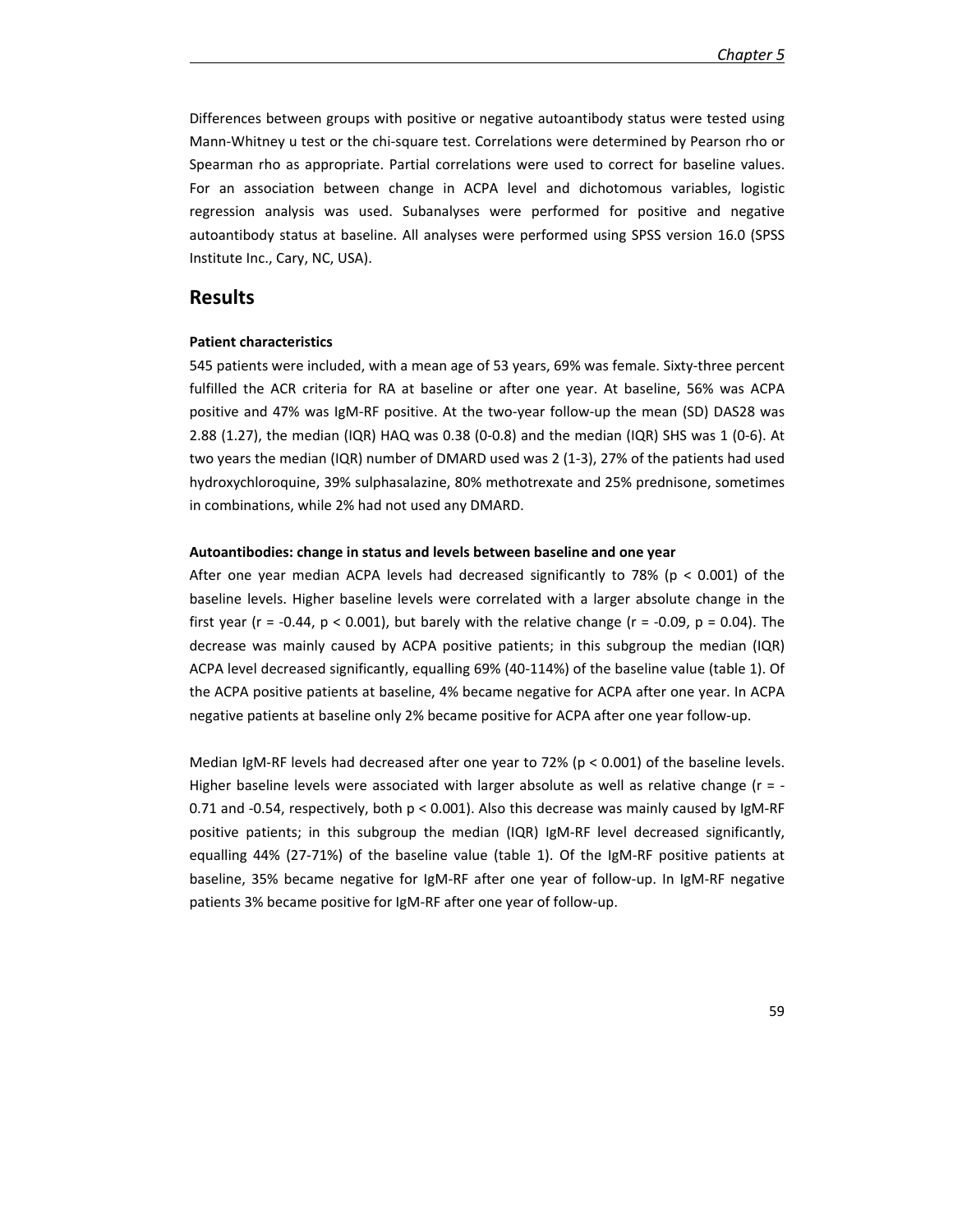## **Baseline autoantibody levels and status, and outcome**

*Outcome parameters at baseline* 

ACPA and IgM-RF levels were modestly correlated with SHS ( $r = 0.12$  and  $r = 0.11$ , respectively, both  $p = 0.01$ ) and not with DAS28 and HAQ (see tables 1 and 2). Patients positive for ACPA or IgM-RF had at median more radiographic damage at baseline compared to those negative for ACPA of IgM-RF (Tables 1 and 2).

|                                                 | <b>Correlation</b><br>of ACPA<br>levels at | $p^1$ | <b>ACPA positive at</b><br>baseline (n=304) | <b>ACPA</b><br>negative at<br>baseline | p <sup>2</sup> |
|-------------------------------------------------|--------------------------------------------|-------|---------------------------------------------|----------------------------------------|----------------|
| ACPA level at baseline<br>(AU/ml), median (IQR) | x                                          |       | 89 (27-214)                                 | $1(0-2)$                               |                |
| ACPA level at 1 year (AU/ml),<br>median (IQR)   | x                                          |       | 63 (22-156)                                 | $1(0-2)$                               |                |
| DAS28 at baseline                               | 0.09                                       | 0.04  | 4.81(1.78)                                  | 4.74 (1.36)                            | 0.42           |
| HAQ at baseline                                 | $-0.1$                                     | 0.83  | $0.94(0.5-1.5)$                             | $1(0.5-1.62)$                          | 0.31           |
| SHS at baseline                                 | 0.12                                       | 0.01  | $0(0-2)$                                    | $0(0-1)$                               | 0.01           |
| DAS28 at 2-year follow-up                       | 0.06                                       | 0.16  | $2.91(1.28)^{8}$                            | 2.84 $(1.26)^{8}$                      | 0.78           |
| HAQ at 2-year follow-up                         | 0.05                                       | 0.24  | $0.44(0-1)$                                 | $0.38(0-0.88)$                         | 0.72           |
| SHS at 2-year follow-up                         | 0.20                                       | 0.00  | $2(0-9)$                                    | $0(0-3)$                               | 0.00           |

**Table 1.The relation between ACPA status and levels and outcome variables**

ACPA= anti-citrullinated protein antibodies, IQR=interquartile range, DAS = disease activity score, SD = standard deviation, HAQ = Health Assessment Questionnaire, SHS = Sharp-van der Heijde score.  $*$ Spearman correlation <sup>\$</sup> Median with IQR unless stated otherwise  $*$ Mean with SD <sup>1</sup> p-value of correlation<sup>2</sup> p-value ACPA pos. versus ACPA neg.

#### *Outcome parameters at two years*

Baseline ACPA and IgM-RF levels were not correlated with DAS28 or HAQ at the two-year follow-up. Levels were only correlated with SHS ( $r = 0.2$  and  $r = 0.22$ , respectively, both  $p =$ 0.01). When correcting for baseline SHS only the correlation between IgM-RF levels and SHS remained ( $r=0.14$ ,  $p = 0.002$ ).

Patients positive for ACPA or IgM-RF at baseline had at median more radiographic damage at the two-year follow-up compared to those negative for ACPA of IgM-RF at baseline (Tables 1 and 2). However, mean DAS28 and median HAQ at the two-year follow-up did not differ between patients with positive or negative autoantibody status.

In the subgroup of ACPA positive patients, baseline ACPA levels were modestly correlated only with DAS28 and HAQ at the two-year follow-up ( $r = 0.15$  and  $r = 0.13$ , respectively, both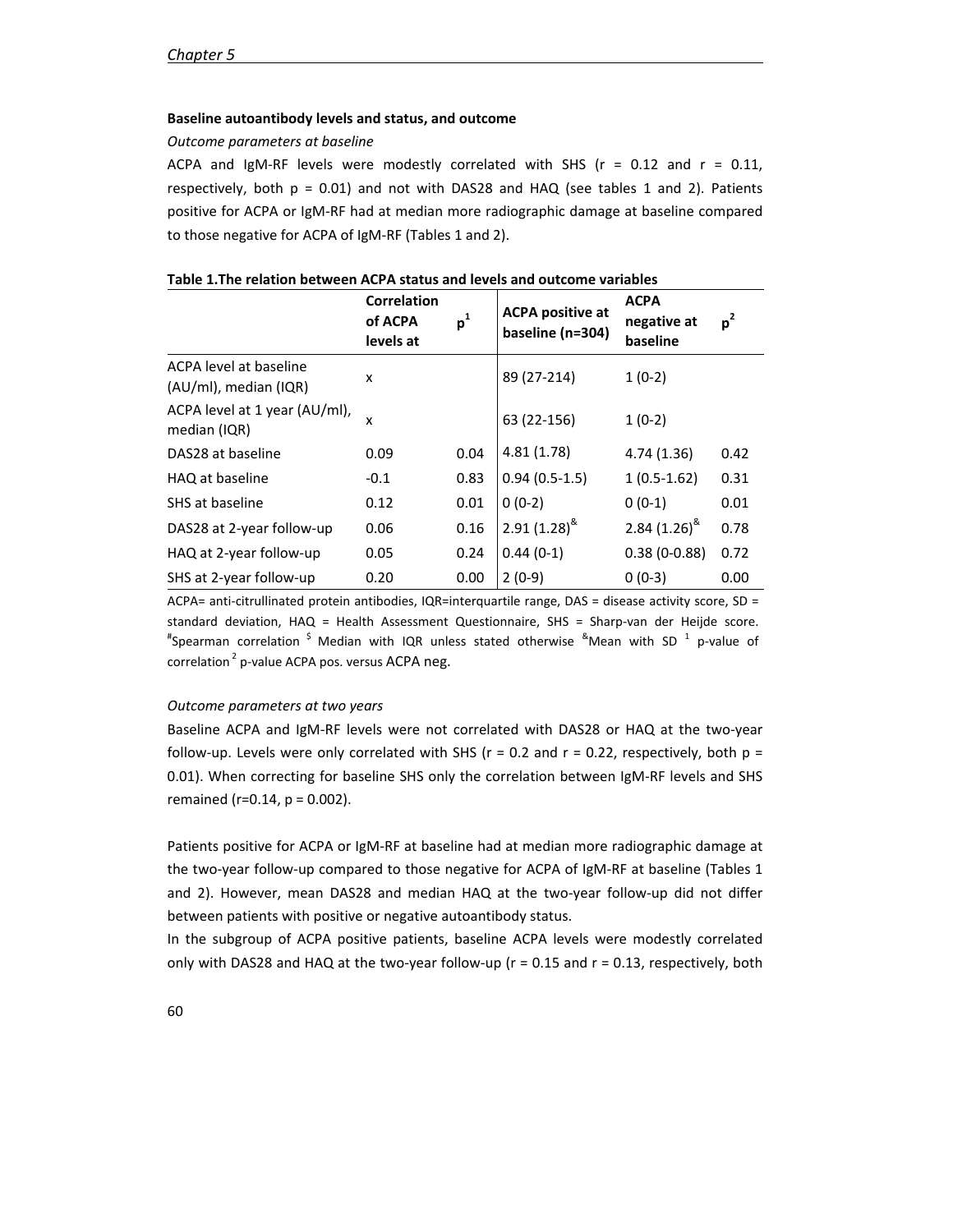p<0.05), while no correlation was found with SHS ( $r = -0.04$ ,  $p = 0.54$ ). When correcting for baseline DAS or baseline HAQ, these correlations were no longer present.

In the subgroup of patients with a positive IgM-RF status at baseline there was no correlation between IgM-RF levels and SHS ( $r = 0.05$ ,  $p = 0.38$ ).

## **Change in autoantibody levels and outcome**

*First-year change in levels and outcome at two year follow-up* 

Absolute or relative changes in ACPA level in the first year were not correlated to DAS28, HAQ or SHS at the two-year follow-up (all p > 0.13; fig 1). First-year changes in IgM-RF level were not correlated to DAS28 and HAQ (fig 1), but absolute and relative change were modestly correlated to SHS at two years (r = -0.17 vs. R = -0.15, both  $p < 0.001$ ). In ACPA or IgM-RF positive patients, absolute as well as relative changes in levels in the first year were not correlated with the two-year outcome measures (all  $p > 0.10$ ). ACPA or IgM-RF negative patients were not further analysed since their levels did not change significantly.

|                                                        | <b>Correlation of</b><br>IgM-RF levels<br>at baseline <sup>#</sup> | p <sup>1</sup> | IgM-RF<br>positive at<br>baseline<br>$(n=255)^{5}$ | IgM-RF<br>negative at<br>baseline<br>$(n=280)^{5}$ | $p^2$ |
|--------------------------------------------------------|--------------------------------------------------------------------|----------------|----------------------------------------------------|----------------------------------------------------|-------|
| IgM-RF level at baseline<br>$(IU/ml)$ , median $(IQR)$ | x                                                                  |                | 100 (60-200)                                       | $10(6-14)$                                         |       |
| IgM-RF level at 1 year<br>(IU/ml), median (IQR)        | x                                                                  |                | 51 (23-97)                                         | $9(5-10)$                                          |       |
| DAS28 at baseline                                      | 0.11                                                               | 0.01           | 4.88(1.19)                                         | 1.66(1.29)                                         | 0.01  |
| HAQ at baseline                                        | 0.01                                                               | 0.79           | $1(0.5-1)$                                         | $0.94(0.5-1.5)$                                    | 0.49  |
| SHS at baseline                                        | 0.11                                                               | 0.02           | $0(0-1)$                                           | $0(0-0)$                                           | 0.00  |
| DAS28 at 2-year follow-up                              | 0.17                                                               | 0.69           | 2.92 $(1.30)^{8}$                                  | 2.84 $(1.23)^{8}$                                  | 0.58  |
| HAQ at 2-year follow-up                                | 0.04                                                               | 0.41           | $0.5(0-0.88)$                                      | $0.38(0-0.88)$                                     | 0.43  |
| SHS at 2-year follow-up                                | 0.22                                                               | 0.00           | $2(0-9)$                                           | $0(0-4)$                                           | 0.00  |

**Table 2. The relation between IgM-RF status and levels and outcome variables** 

ACPA= anti-citrullinated protein antibodies, IQR=interquartile range, DAS = disease activity score, SD = standard deviation, HAQ = Health Assessment Questionnaire, SHS = Sharp-van der Heijde score. #Spearman correlation, <sup>\$</sup>Median with IQR unless stated otherwise, <sup>&</sup>Mean with SD <sup>1</sup>p-value of correlation,  $2$ p-value IgM-RF pos. versus IgM-RF neg.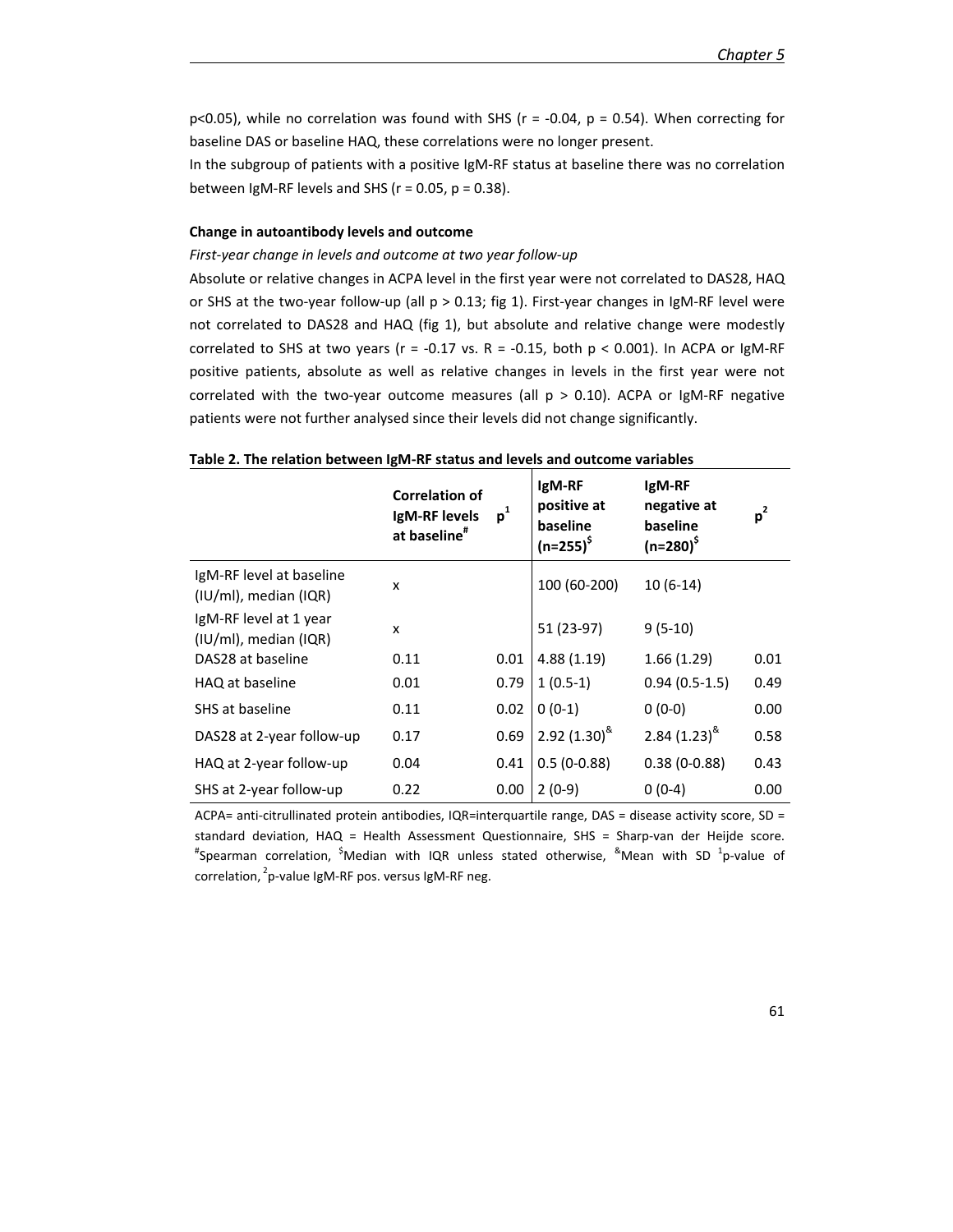

## Figure 1. Absolute change of IgM-RF and ACPA compared to the absolute change of DAS28, **SHS**

IgM IgM--RF = IgM rheumatoid factor; ACPA = anti Score in 28 joints; HAQ = Health Assessment Questionnaire; SHS = The x x-axes of the figures A, C and F represent change in ACPA levels in the first year. RF = IgM rheumatoid factor; ACPA = anti-citrullinated protein antibodies; DAS28 = Disease Activity<br>e in 28 joints; HAQ = Health Assessment Questionnaire; SHS = Sharp/Van der Heijde Score<br>x-axes of the figures A, C and F re **IF 2 Absolute change**<br> **S**<br> **E-RF** = IgM rheumatoid<br>
re in 28 joints; HAQ = H<br>
x-axes of the figures A,<br>
x-axes of the figures A<br>
Nextern and algeriancy<br>
Y-axes of the figures A<br>
Y-axes of the figures A<br>
Y-axes of the fig = IgM rheumatoid factor; ACPA = anti-citrullinated protein antibodies; DAS28 = Dise<br>1 28 joints; HAQ = Health Assessment Questionnaire; SHS = Sharp/Van der Heijde Scor<br>1 28 joints; HAQ = Health Assessment Questionnaire; S Absolute change of IgM-RF and ACPA compared to the absolute change of DAS28, HAQ and<br>
IgM rheumatoid factor; ACPA = anti-citrullinated protein antibodies; DAS28 = Disease Activity<br>
28 joints; HAQ = Health Assessment Questi **1. Absolute change of IgM-RF and ACPA compared to the absolute change of DAS28, HAQ and**<br>
= IgM rheumatoid factor; ACPA = anti-citrullinated protein antibodies; DAS28 = Disease Activity<br>
128 joints; HAQ = Health Assessmen **1.Absolute change of IgM-RF and ACPA compared to the absolute change of DAS28,**<br>F = IgM rheumatoid factor; ACPA = anti-citrullinated protein antibodies; DAS28 = Diseas<br>in 28 joints; HAQ = Health Assessment Questionnaire; change of IgM-RF and ACPA compared to the absolute change of DAS28<br>umatoid factor; ACPA = anti-citrullinated protein antibodies; DAS28 = Disea<br>HAQ = Health Assessment Questionnaire; SHS = Sharp/Van der Heijde Score<br>figures **Absolute change of IgM-RF and ACPA compared to the absolute change of DAS28, HAQ** a<br>
= IgM rheumatoid factor; ACPA = anti-citrullinated protein antibodies; DAS28 = Disease Acti<br>
28 joints; HAQ = Health Assessment Question **1.Absolute change of IgM-RF and ACPA compared to the absolute change of DAS28, HAQ**<br>  $F = \text{IgM}$  rheumatoid factor; ACPA = anti-citrullinated protein antibodies; DAS28 = Disease Act<br>  $\text{A28}$  joints; HAQ = Health Assess

The x x-axes of the figures B, D and E represent the change in IgM numbers indicate a decrease in levels whereas a positive number indicates an increase in levels. numbers indicate a decrease in levels whereas a positive number indicates an increase in<br>The Y-axes of the figures A and B represent the change in the DAS28 in the first year. The x-axes of the figures B, D and E represent the change in IgM-RF levels in the first year. Negative numbers indicate a decrease in levels whereas a positive number indicates an increase in levels.<br>The Y-axes of the figu

The Y-axes of the figures A and B represent the change in the DAS28 in the first yea<br>The Y-axes of the figures C and D represent the change in the HAQ in the first year.

first year. Negative numbers indicate a decrease in the score and a positive number an increase, though for the SHS only an increase in score is possible.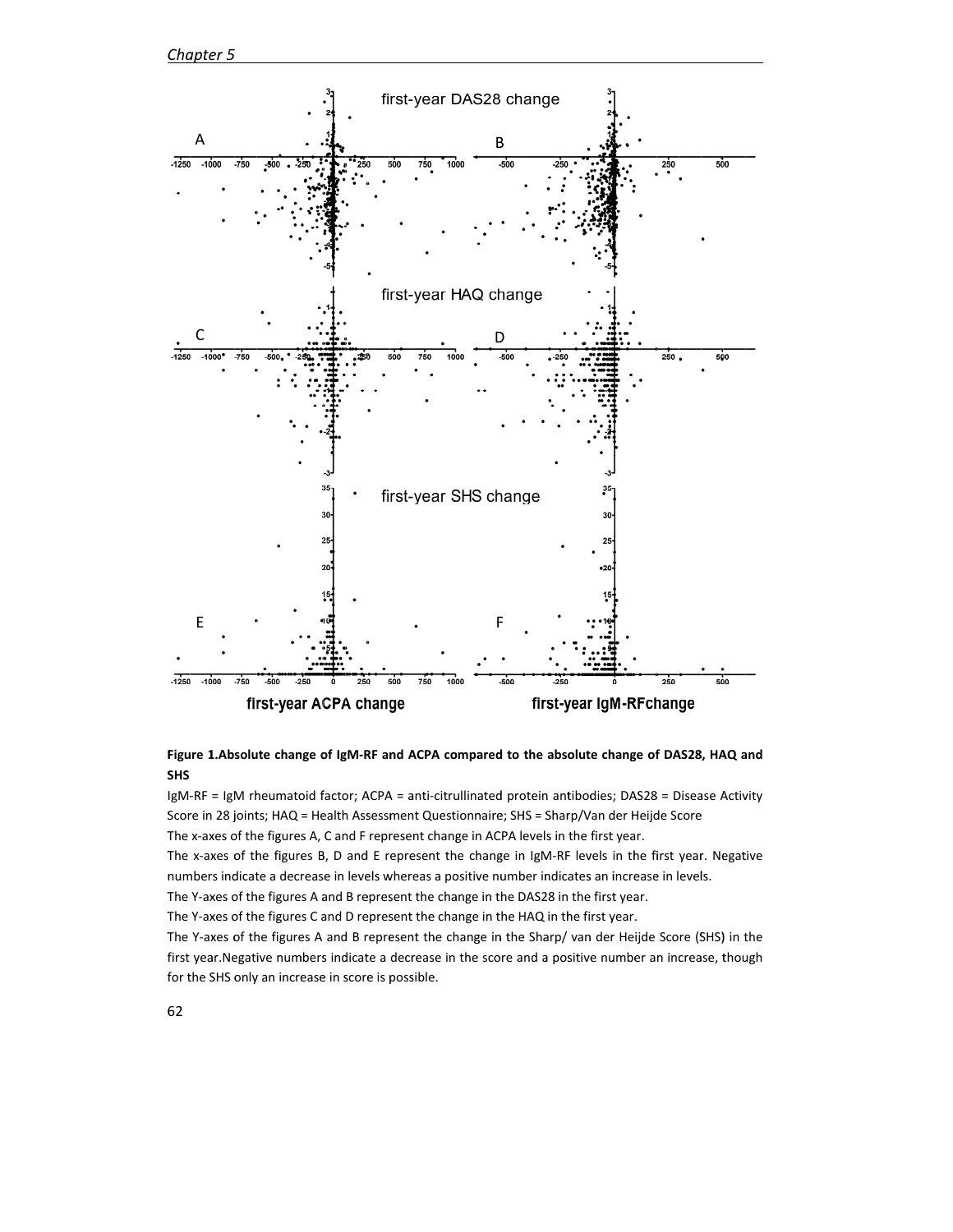# **Discussion**

The well-known association between ACPA or RF status and radiographic outcome was confirmed in the present study. Therefore, we focussed on ACPA and IgM-RF levels at baseline and changes in the year thereafter in relation to outcome at two years, to investigate whether this would provide additional prognostic information in early arthritis patients. The results were that baseline levels were only marginally associated with later radiographic damage. The first-year change in IgM-RF levels was modestly associated with SHS at the twoyear follow-up, however, this association was lost in the subgroup of patients with a positive baseline status.

It was also noted that ACPA and RF rarely switched from negative to positive after one year: in 2 and 3%, respectively. On the other hand, decreases in levels over the first year occurred in the majority of patients, with a median decrease in level of 22% for ACPA and 28% for RF. Recently another study in very early RA reported an increase of ACPA levels of 10% and a decrease of IgM-RF levels of  $14\%$ <sup>30</sup> The marked decrease found in the present study is probably due to treatment, since it is similar to what has been found in reaction to TNFblocking therapy in established RA. $31$  The differential decrease supports the notion that RF is more a disease activity marker and ACPA more a disease-specific marker.<sup>31,32</sup>

At baseline, ACPA levels and status were associated only with SHS at baseline, while IgM-RF levels and status were associated with DAS28 and SHS at baseline, as was also reported earlier.<sup>20,30</sup> For the two year outcome there was only a correlation between baseline autoantibody levels and SHS, as had been found before<sup>,18,20,24,30</sup> although most studies<sup>3,8,10-15</sup> only addressed autoantibody status.

High autoantibody levels at baseline seem to be modestly associated with future radiographic damage. However, in the present study these associations were lost when stratifying for autoantibody status. Previous studies did not analyse separately according to autoantibody status. Therefore their results could be a reflection of autoantibody status.

The present results show that changes in ACPA level during the first year of follow-up are not correlated to the outcome at two years, while there was a weak but negative correlation in the first-year change in IgM-RF levels and SHS at two years. One earlier study reported the absence of a relationship between changes in antibody levels and changes in disease activity in the same time period.<sup>2</sup> We are not aware of any study reporting on changes in levels as a predictor for outcome later in the disease course.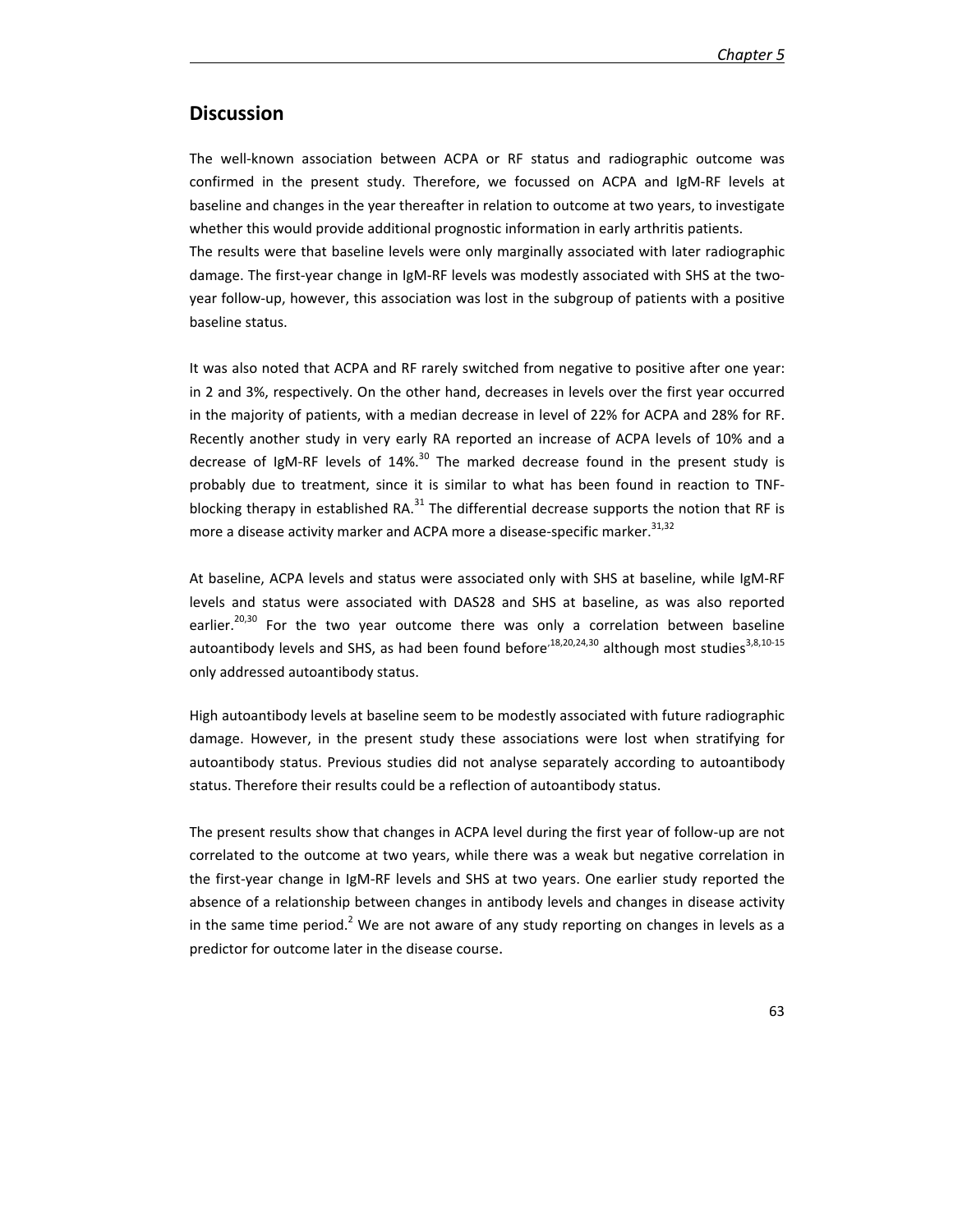# **Conclusion**

In conclusion, measurement of ACPA or RF levels in the first year in early arthritis patients does not provide additional information over autoantibody status at baseline in the prediction of the outcome after two years. Since seroconversion of autoantibody status after one year is rare, except for downward seroconversion of IgM-RF, it does not seem useful in general to repeat these tests. It is more the presence than the levels of the autoantibodies that counts.

## **Declaration on competing interests**

The authors declare that they have no competing interests.

## **Authors contributions**

 JU performed analysis and interpretation of the data and drafted the manuscript, WHB contributed to study design, interpretation of the data and drafting of the manuscript, ND contributed to acquisition of the data and drafting the manuscript, BD helped designing the study and drafting the manuscript and DvS contributed to study design, interpretation of the data and drafting of the manuscript. All authors read and approved the final manuscript.

## **Acknowledgements**

We would like to thank E. de Wit-Taen and V. van de Lugt for collecting patient data.

# **References**

- 1. van der Helm-van Mil AH, Verpoort KN, Breedveld FC, Toes RE, and Huizinga TW. Antibodies to citrullinated proteins and differences in clinical progression of rheumatoid arthritis. Arthritis Res Ther 2005; 7(5):R949-R958 doi:10.1186/ar1767.
- 2. Rönnelid J, Wick MC, Lampa J, Lindblad S, Nordmark B, Klareskog L et al. Longitudinal analysis of citrullinated protein/peptide antibodies (anti-CP) during 5 year follow up in early rheumatoid arthritis: anti-CP status predicts worse disease activity and greater radiological progression. Ann Rheum Dis 2005; 64(12):1744-1749.
- 3. Meyer O, Labarre C, Dougados M, Goupille P, Cantagrel A, Dubois A et al. Anticitrullinated protein/peptide antibody assays in early rheumatoid arthritis for predicting five year radiographic damage. Ann Rheum Dis 2003; 62(2):120-126.
- 4. Forslind K, Ahlmen M, Eberhardt K, Hafstrom I, and Svensson B. Prediction of radiological outcome in early rheumatoid arthritis in clinical practice: role of antibodies to citrullinated peptides (anti-CCP). Ann Rheum Dis 2004; 63(9):1090-1095.
- 5. Kastbom A, Strandberg G, Lindroos A, and Skogh T. Anti-CCP antibody test predicts the disease course during 3 years in early rheumatoid arthritis (the Swedish TIRA project). Ann Rheum Dis 2004; 63(9):1085-1089.
- 6. Lindqvist E, Eberhardt K, Bendtzen K, Heinegard D, and Saxne T. Prognostic laboratory markers of joint damage in rheumatoid arthritis. Ann Rheum Dis 2005; 64(2):196-201.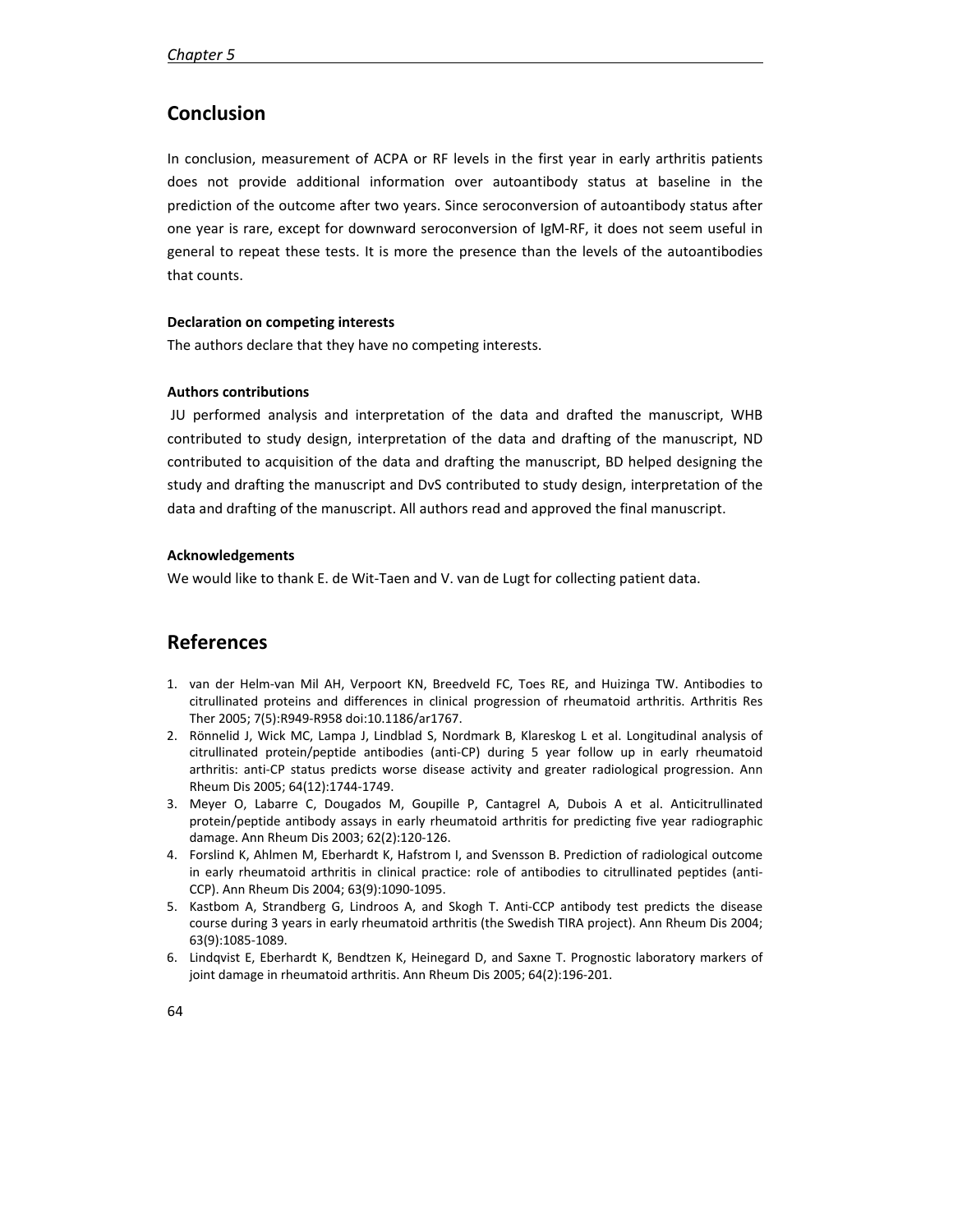- 7. Berglin E, Johansson T, Sundin U, Jidell E, Wadell G, Hallmans G et al. Radiological outcome in rheumatoid arthritis is predicted by presence of antibodies against cyclic citrullinated peptide before and at disease onset, and by IgA-RF at disease onset. Ann Rheum Dis 2006; 65(4):453-458.
- 8. Machold KP, Stamm TA, Nell VP, Pflugbeil S, Aletaha D, Steiner G et al. Very recent onset rheumatoid arthritis: clinical and serological patient characteristics associated with radiographic progression over the first years of disease. Rheumatology (Oxford) 2007; 46(2):342-349.
- 9. Bos WH, Wolbink GJ, Boers M, Tijhuis GJ, de Vries N, van der Horst-Bruinsma IE et al. Arthritis development in arthralgia patients is strongly associated with anti-citrullinated protein antibody status: a prospective cohort study. Ann Rheum Dis 2009;
- 10. Agrawal S, Misra R, and Aggarwal A. Autoantibodies in rheumatoid arthritis: association with severity of disease in established RA. Clin Rheumatol 2007; 26(2):201-204.
- 11. Del Val Del Amo N, Ibanez Bosch R, Fito Manteca C, Gutierrez Polo R, and Loza Cortina E. Anti-cyclic citrullinated peptide antibody in rheumatoid arthritis: relation with disease aggressiveness. Clin Exp Rheumatol 2006; 24(3):281-286.
- 12. Jansen LM, van Schaardenburg D, van, der Horst-Bruinsma IE, van der Stadt RJ, de Koning MH, and Dijkmans BA. The predictive value of anti-cyclic citrullinated peptide antibodies in early arthritis. J Rheumatol 2003; 30(8):1691-1695.
- 13. Karlson EW, Chibnik LB, Cui J, Plenge RM, Glass RJ, Maher NE et al. Associations between human leukocyte antigen, PTPN22, CTLA4 genotypes and rheumatoid arthritis phenotypes of autoantibody status, age at diagnosis and erosions in a large cohort study. Ann Rheum Dis 2008; 67(3):358-363.
- 14. Kroot EJ, de Jong BA, van Leeuwen MA, Swinkels H, van den Hoogen FH, van't Hof M et al. The prognostic value of anti-cyclic citrullinated peptide antibody in patients with recent-onset rheumatoid arthritis. Arthritis Rheum 2000; 43(8):1831-1835.
- 15. Shovman O, Gilburd B, Zandman-Goddard G, Sherer Y, Orbach H, Gerli R et al. The diagnostic utility of anti-cyclic citrullinated peptide antibodies, matrix metalloproteinase-3, rheumatoid factor, erythrocyte sedimentation rate, and C-reactive protein in patients with erosive and non-erosive rheumatoid arthritis. Clin Dev Immunol 2005; 12(3):197-202.
- 16. De Rycke L, Peene I, Hoffman IE, Kruithof E, Union A, Meheus L et al. Rheumatoid factor and anticitrullinated protein antibodies in rheumatoid arthritis: diagnostic value, associations with radiological progression rate, and extra-articular manifestations. Ann Rheum Dis 2004; 63(12):1587- 1593.
- 17. Lee DM, Phillips R, Hagan EM, Chibnik LB, Costenbader KH, and Schur PH. Quantifying anti-cyclic citrullinated peptide titres: clinical utility and association with tobacco exposure in patients with rheumatoid arthritis. Ann Rheum Dis 2009; 68(2):201-208 doi:10.1136/ard.2007.084509 [Published Online First: 7 April 2008].
- 18. Meyer, O., Nicaise-Roland, P., Santos, M. D., Labarre, C., Dougados, M., Goupille, P. et al. Serial determination of cyclic citrullinated peptide autoantibodies predicted five-year radiological outcomes in a prospective cohort of patients with early rheumatoid arthritis. Arthritis Res Ther 2006; 8(2):R40 doi:10.1186/ar1896-
- 19. Syversen, S. W., Gaarder, P. I., Goll, G. L., Odegard, S., Haavardsholm, E. A., Mowinckel, P. et al. High anti-cyclic citrullinated peptide levels and an algorithm of four variables predict radiographic progression in patients with rheumatoid arthritis: results from a 10-year longitudinal study. Ann Rheum Dis 2008; 67(2):212-217.
- 20. Vencovsky J, Machacek S, Sedova L, Kafkova J, Gatterova J, Pesakova V et al. Autoantibodies can be prognostic markers of an erosive disease in early rheumatoid arthritis. Ann Rheum Dis 2003; 62(5):427-430 doi:10.1136/ard.62.5.427.
- 21. Dorner T, Egerer K, Feist E, and Burmester GR. Rheumatoid factor revisited. Curr Opin Rheumatol 2004; 16(3):246-253.
- 22. van Schaardenburg D, Lagaay AM, Otten HG, and Breedveld FC. The relation between class-specific serum rheumatoid factors and age in the general population. Br J Rheumatol 1993; 32(7):546-549.